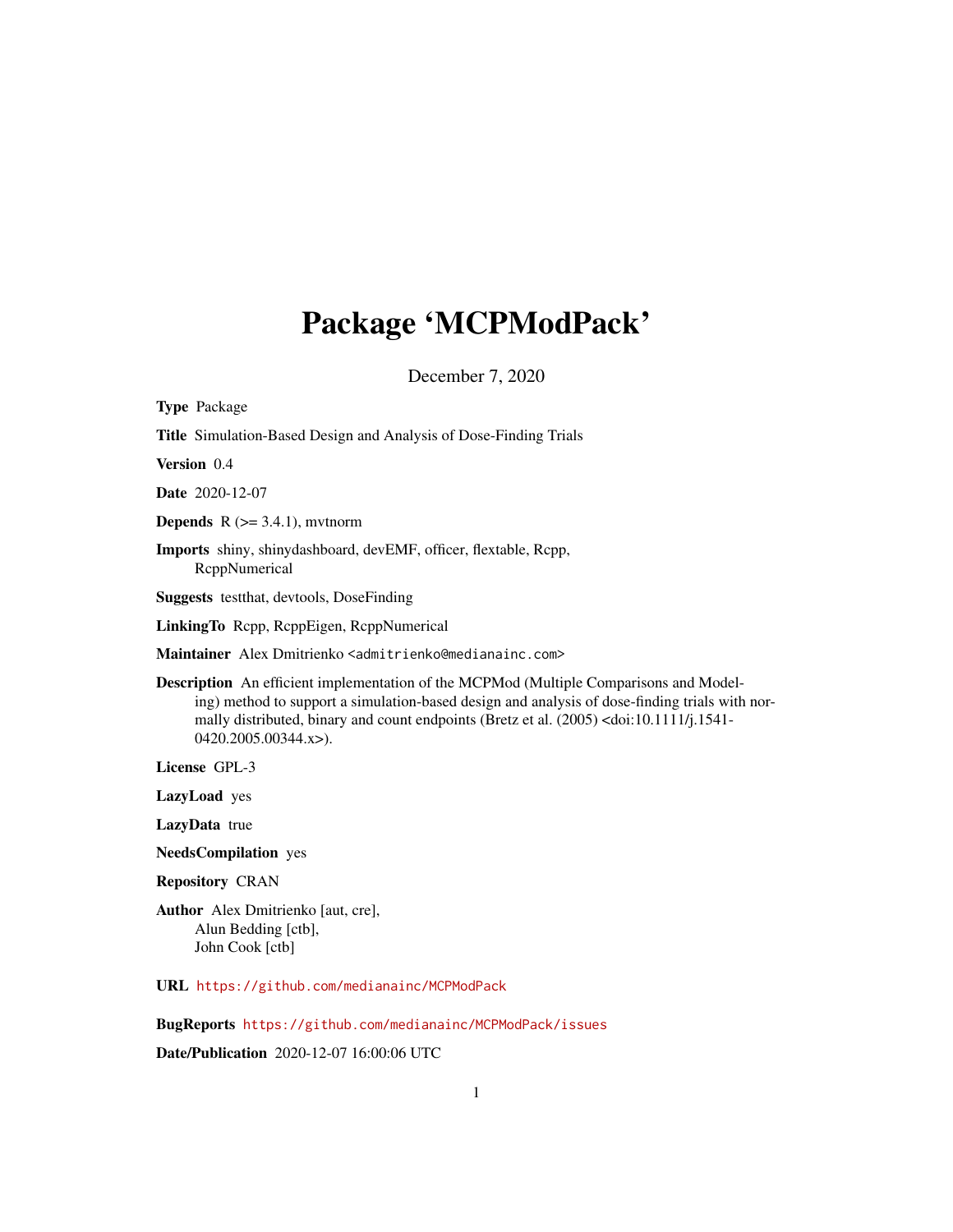## <span id="page-1-0"></span>R topics documented:

| Index |  |
|-------|--|
|       |  |

MCPModPack-package *Design and analysis of dose-finding trials*

## Description

The MCPModPack package facilitates the design and analysis of dose-finding clinical trials with normally distributed, binary and count endpoints using the MCPMod methodology.

#### Details

| Package: | <b>MCPModPack</b> |
|----------|-------------------|
| Type:    | Package           |
| Version: | 0.3               |
| Date:    | 2020-08-01        |
| License: | $GPI - 3$         |

Key functions included in the package:

- [MCPModAnalysis](#page-6-1): Analyze data from a dose-finding trial using MCPMod.
- [AnalysisReport](#page-4-1): Generate a detailed summary of MCPMod analysis results in a Microsoft Word format.
- [AnalysisApp](#page-3-1): Launch a Shiny-based graphical user interface to analyze data from a dosefinding trial.
- [MCPModSimulation](#page-9-1): Perform a simulation-based evaluation of dose-finding trial designs using MCPMod.
- [SimulationReport](#page-13-1): Generate a detailed summary of MCPMod simulation results in a Microsoft Word format.
- [SimulationApp](#page-13-2): Launch a Shiny-based graphical user interface to perform a simulation-based evaluation of dose-finding trial designs.

The package comes with three example data sets: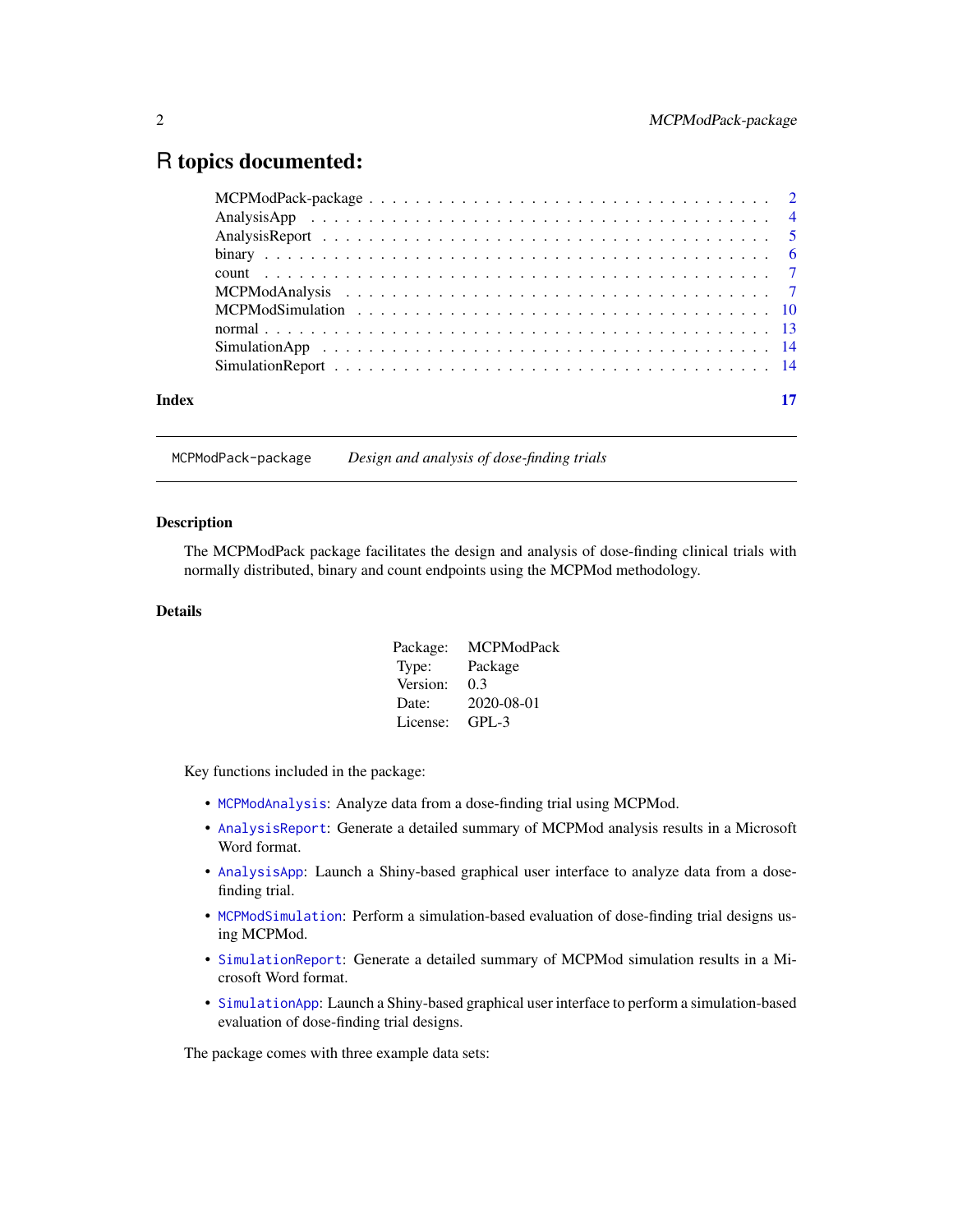- <span id="page-2-0"></span>• [normal](#page-12-1): Data set based on a dose-finding trial with a normally distributed endpoint.
- [binary](#page-5-1): Data set based on a dose-finding trial with a binary endpoint.
- [count](#page-6-2): Data set based on a dose-finding trial with a count endpoint.

#### Author(s)

Alex Dmitrienko <admitrienko@medianainc.com>

#### References

Bornkamp, B., Bezlyak, V., Bretz, F. (2015). Implementing the MCP-Mod procedure for doseresponse testing and estimation. *Modern Approaches to Clinical Trials Using SAS*. Menon, S., Zink, R. (editors). SAS Press: Cary, NC.

Bretz, F., Pinheiro, J.C., Branson, M. (2005). Combining multiple comparisons and modeling techniques in dose response studies. *Biometrics*. 61, 738-748.

Bretz, F., Tamhane, A.C., Pinheiro, J. (2009). Multiple testing in dose response problems. *Multiple Testing Problems in Pharmaceutical Statistics*. Dmitrienko, A., Tamhane, A.C., Bretz, F. (editors). New York: Chapman and Hall/CRC Press.

Nandakumar, S., Dmitrienko, A., Lipkovich, I. (2017). Dose-finding methods. *Analysis of Clinical Trials Using SAS: A Practical Guide* (Second Edition). Dmitrienko, A., Koch, G.G. (editors). SAS Press: Cary, NC.

Pinheiro, J. C., Bornkamp, B., Bretz, F. (2006). Design and analysis of dose finding studies combining multiple comparisons and modeling procedures. *Journal of Biopharmaceutical Statistics*. 16, 639-656.

Pinheiro J., Bornkamp B., Glimm E., Bretz F. (2013). Model-based dose finding under model uncertainty using general parametric models. *Statistics in Medicine*. 33, 1646-1661.

## Examples

```
# MCPMod-based analysis of a dose-finding trial with a normally distributed endpoint
```

```
# Select the candidate dose-response models and initial values
# of the non-linear model parameters (linear, quadratic, exponential,
# emax, logistic and sigemax)
models = list(linear = NA,
              quadratic = -0.5,
              exponential = 0.3,
              emax = 0.3,
              logistic = c(0.5, 0.1),
              sigemax = c(0.5, 5))
# One-sided Type I error rate
alpha = 0.025# Direction of the dose-response relationship
direction = "increasing"
# Model selection criterion
```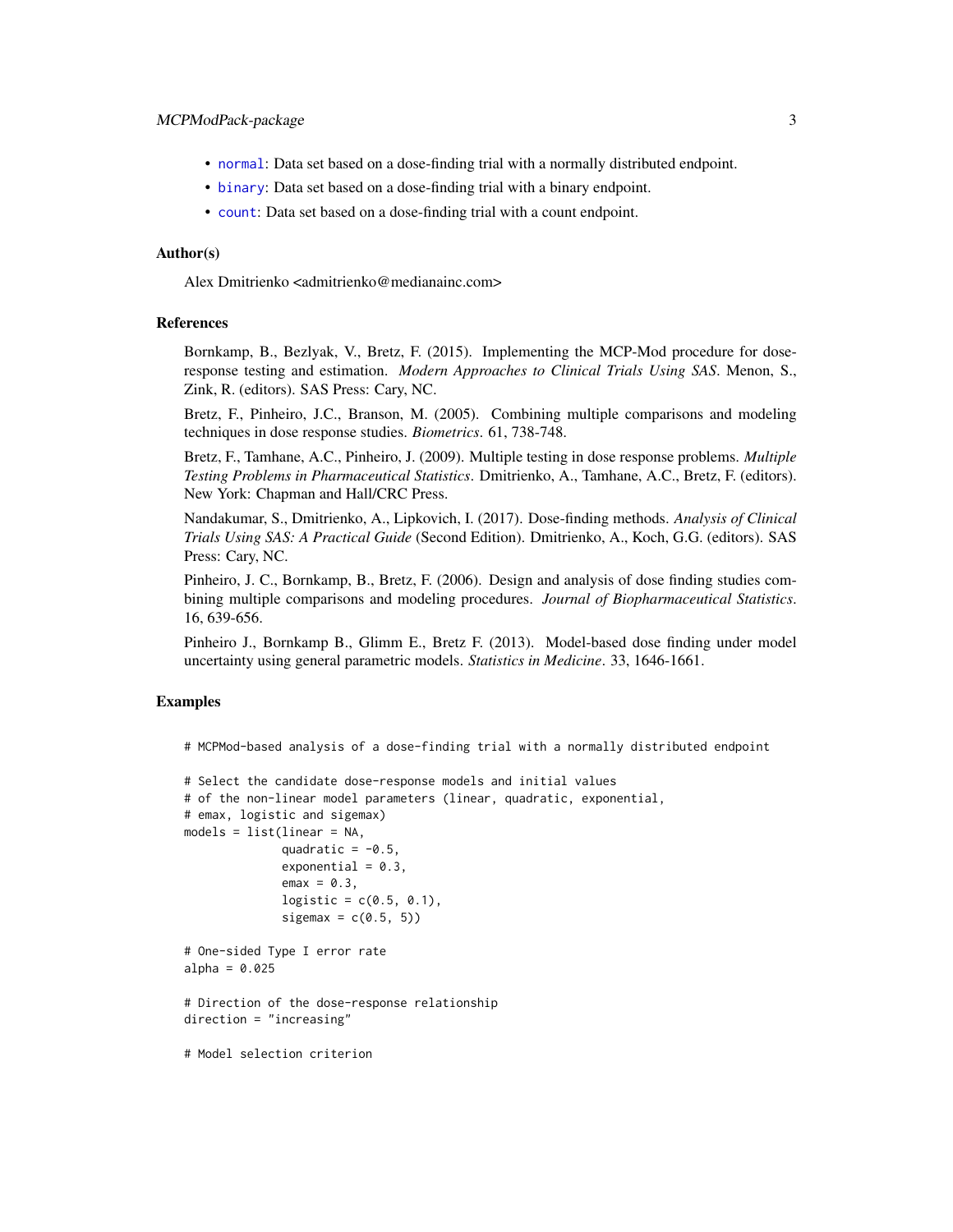```
model_selection = "AIC"
# The treatment effect for identifying the target dose
# (this effect is defined relative to the placebo effect)
Delta = 0.5# Perform an MCPMod-based analysis of the trial's data
# The data set normal is included in the package
results = MCPModAnalysis(endpoint_type = "Normal",
                     models = models,
                     dose = normal$dose,
                     resp = normal$resp,
                     alpha = alpha,
                     direction = direction,
                     model_selection = model_selection,
                     Delta = Delta)
# Simple summary of the MCPMod analysis results
results
# Detailed summary of the MCPMod analysis results (remove tempfile)
AnalysisReport(results,
  "MCPMod analysis summary (Normally distributed endpoint)",
 tempfile("MCPMod analysis summary (Normally distributed endpoint).docx", fileext=".docx"))
```
<span id="page-3-1"></span>AnalysisApp *Creation of a Shiny-based interface to perform an MCPMod analysis of a dose-finding trial*

#### Description

This function creates a Shiny-based graphical user interface to perform MCPMod-based analysis of a dose-finding trial. The application requires data sets with the dose and response information (comma-separated value file). The data set is required to include the dose and resp variables with a single record per patient. The first row of the file should contain the required variable names as follows: "dose","resp" (including the quotation marks and the comma). Subsequent rows should contain comma-separated values corresponding to the dose and response values for each patient (quotation marks are not required for the rows of data). See for example the [normal](#page-12-1) data set.

### Usage

```
AnalysisApp()
```
#### Author(s)

Alex Dmitrienko <admitrienko@medianainc.com>

<span id="page-3-0"></span>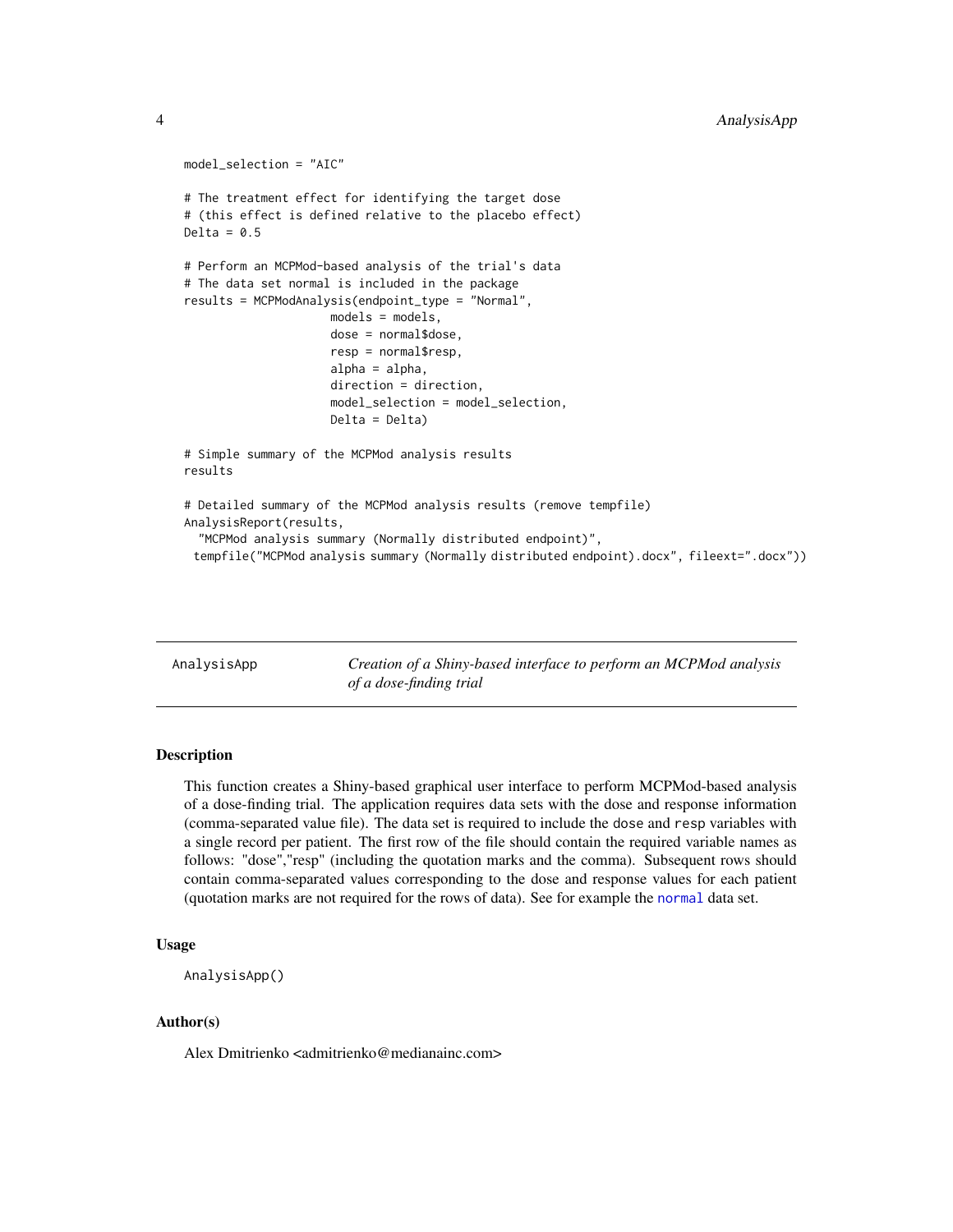## <span id="page-4-0"></span>AnalysisReport 5

## See Also

[MCPModAnalysis](#page-6-1), [AnalysisReport](#page-4-1)

<span id="page-4-1"></span>AnalysisReport *Generation of a Word-based summary of MCPMod analysis results*

#### Description

This function creates a detailed summary of MCPMod analysis results in a Microsoft Word format.

## Usage

```
AnalysisReport(results, report_title, report_filename)
```
## Arguments

| results                         | Object of class 'MCPModAnalysisResults' created by the MCPModAnalysis func-<br>tion. |
|---------------------------------|--------------------------------------------------------------------------------------|
| report_title<br>report_filename | Character value defining the report's title.                                         |
|                                 | Character value defining the report's filename. The report is saved in the current   |
|                                 | working directory.                                                                   |

#### Author(s)

Alex Dmitrienko <admitrienko@medianainc.com>

## See Also

[MCPModAnalysis](#page-6-1), [SimulationReport](#page-13-1)

#### Examples

```
# MCPMod-based analysis of a dose-finding trial with a
# binary endpoint
# Endpoint type
endpoint_type = "Binary"
# Select the candidate dose-response models and initial values
# of the non-linear model parameters (linear, quadratic, exponential,
# emax, logistic and sigemax)
models = list(linear = NA,
              quadratic = -0.5,
              exponential = 0.3,
              emax = 0.3,
              logistic = c(0.5, 0.1),
```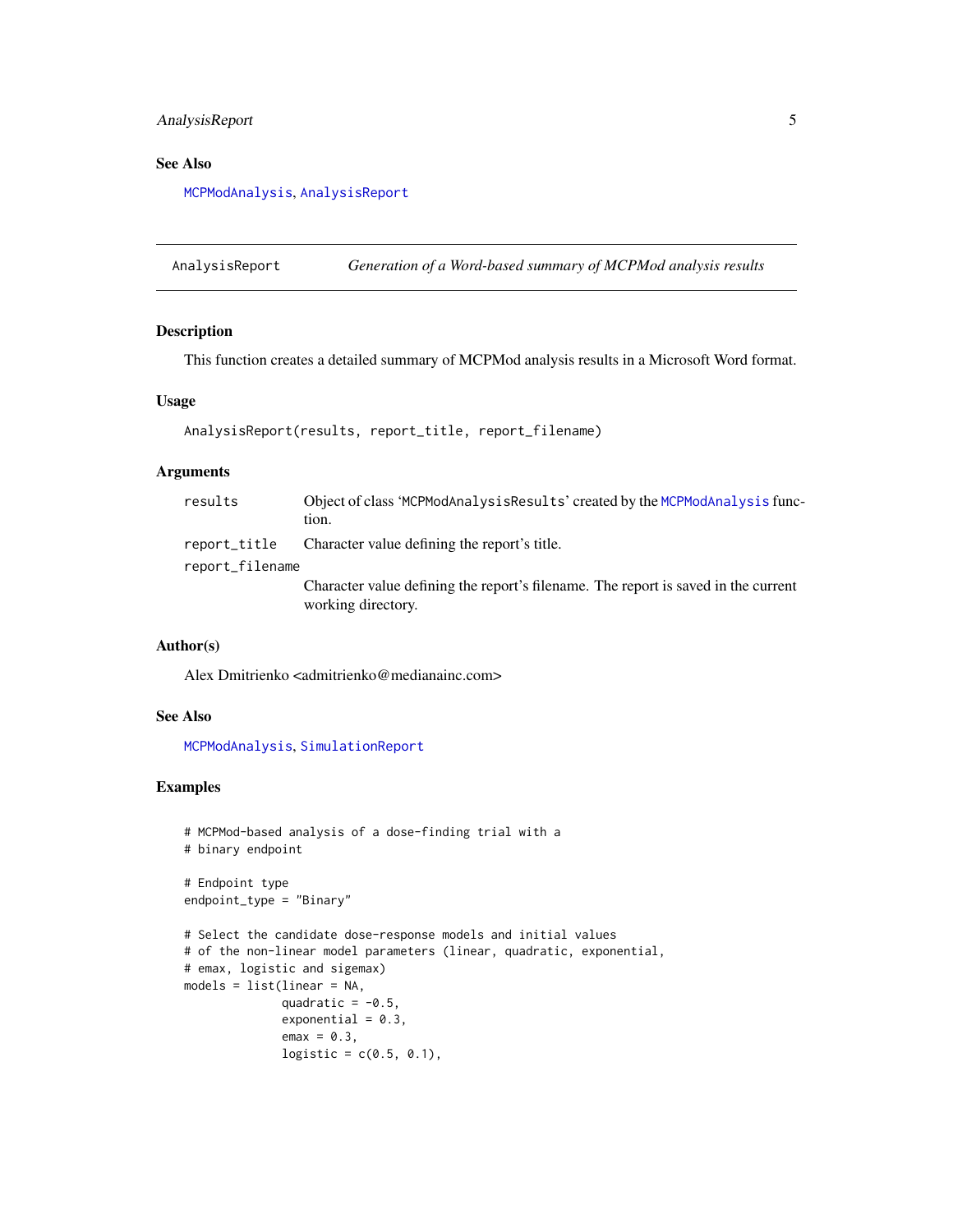<span id="page-5-0"></span>6 binary binary and the contract of the contract of the contract of the contract of the contract of the contract of the contract of the contract of the contract of the contract of the contract of the contract of the contra

```
sigemax = c(0.5, 5))
# One-sided Type I error rate
alpha = 0.025# Direction of the dose-response relationship
direction = "increasing"
# Model selection criterion
model_selection = "AIC"
# The treatment effect for identifying the target dose
# (this effect is defined relative to the placebo effect)
Delta = 0.3# Perform an MCPMod-based analysis of the trial's data
# The data set binary is included in the package
results = MCPModAnalysis(endpoint_type = endpoint_type,
                     models = models,
                     dose = binary$dose,
                     resp = binary$resp,
                     alpha = alpha,
                     direction = direction,
                     model_selection = model_selection,
                     Delta = Delta)
# Simple summary of the MCPMod analysis results
results
# Detailed summary of the MCPMod analysis results (remove tempfile)
AnalysisReport(results,
  "MCPMod analysis summary (Binary endpoint)",
  tempfile("MCPMod analysis summary (Binary endpoint).docx", fileext=".docx"))
```
<span id="page-5-1"></span>binary *Example data set with a binary endpoint*

#### Description

Example data set based on a trial with a binary primary endpoint.

## Usage

```
data(binary)
```
#### Format

A data set with 100 observations and 2 variables: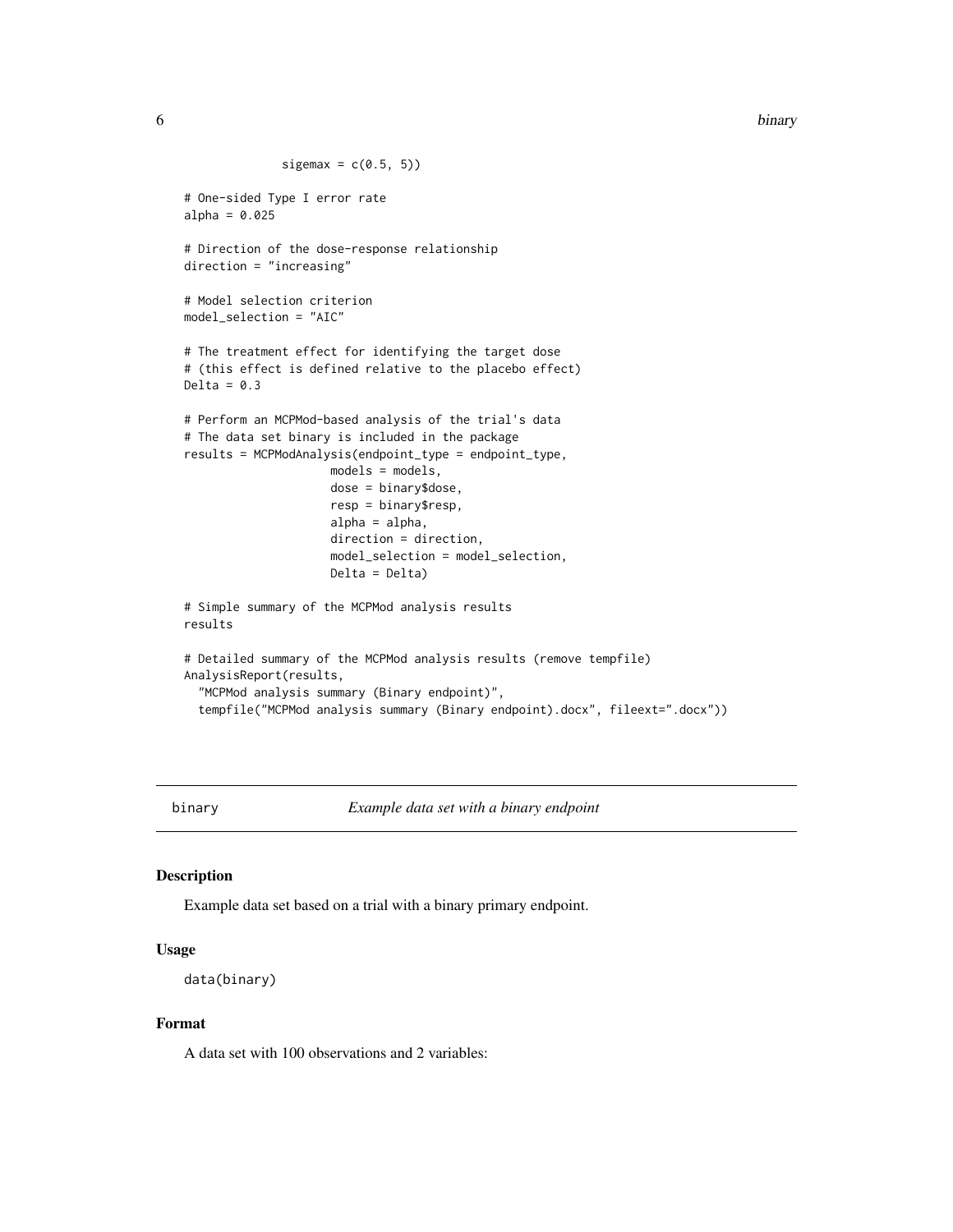#### <span id="page-6-0"></span> $count$   $\qquad \qquad$  7

dose Dose level (0 g, 0.05 g, 0.2 g, 0.6 g and 1 g).

resp Binary outcome variable (0 or 1). The value of 1 indicates a beneficial outcome.

<span id="page-6-2"></span>count *Example data set with a count endpoint*

#### **Description**

Example data set based on a trial with a count primary endpoint.

#### Usage

data(count)

#### Format

A data set with 100 observations and 2 variables:

dose Dose level (0 g, 0.05 g, 0.2 g, 0.6 g and 1 g).

resp Count-type outcome variable (number of events for each patient). A higher value of this variable indicates a beneficial outcome.

<span id="page-6-1"></span>MCPModAnalysis *MCPMod-based analysis of dose-finding clinical trials with normally distributed, binary and count endpoints*

## Description

This function implements the MCPMod-based analysis of dose-finding clinical trials with normally distributed, binary and count endpoints, including derivation of the optimal contrasts for the candidate dose-response models, evaluation of dose-response tests based on the optimal contrasts, selection of the significant dose-response models and estimation of the target dose. For more information, see the technical manual in the package's doc folder.

#### Usage

MCPModAnalysis(endpoint\_type, models, dose, resp, alpha, direction, model\_selection, Delta, theta)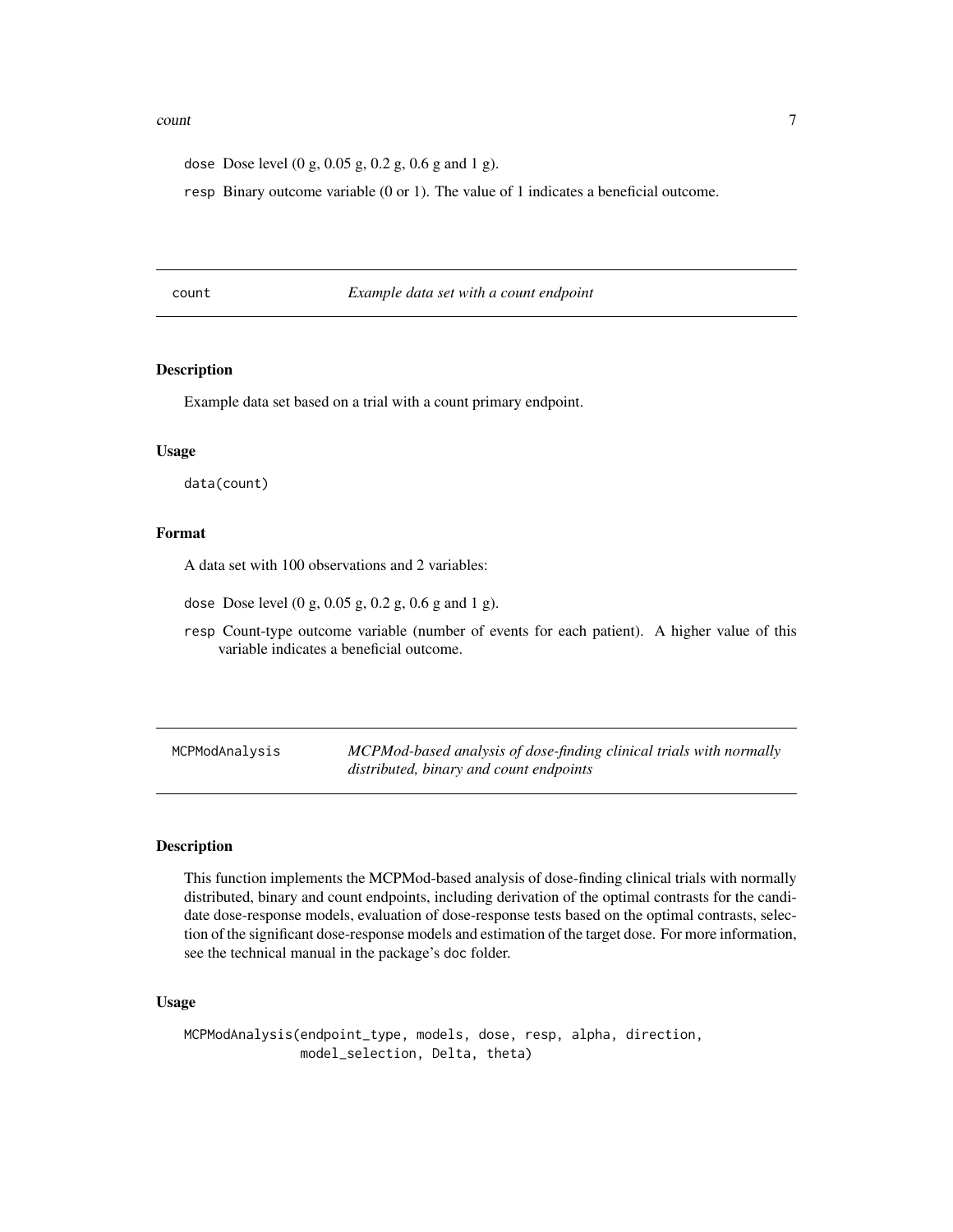## Arguments

| endpoint_type   | Character value defining the primary endpoint's type. Possible values:                                                                                                                                                                                                                                                                                                                                                                            |  |
|-----------------|---------------------------------------------------------------------------------------------------------------------------------------------------------------------------------------------------------------------------------------------------------------------------------------------------------------------------------------------------------------------------------------------------------------------------------------------------|--|
|                 | • "Normal": Normally distributed primary endpoint.                                                                                                                                                                                                                                                                                                                                                                                                |  |
|                 | • "Binary": Binary primary endpoint.                                                                                                                                                                                                                                                                                                                                                                                                              |  |
|                 | • "Count": Count-type primary endpoint.                                                                                                                                                                                                                                                                                                                                                                                                           |  |
| models          | List of candidate dose-response models with initial values of the non-linear<br>model parameters. The package supports the following dose-response models:<br>linear, quadratic, exponential, Emax, logistic and sigEmax. No initial value is<br>required for the linear model, a single initial value is required for the quadratic,<br>exponential and Emax models, and two initial values are required for the logistic<br>and sigEmax models. |  |
| dose, resp      | Numeric vectors of equal length specifying the dose and response values.                                                                                                                                                                                                                                                                                                                                                                          |  |
| alpha           | Numeric value defining the one-sided significance level (default value is 0.025).                                                                                                                                                                                                                                                                                                                                                                 |  |
| direction       | Character value defining the direction of the dose-response relationship. Possi-<br>ble values:                                                                                                                                                                                                                                                                                                                                                   |  |
|                 | • "Increasing": A larger value of the treatment difference corresponds to a<br>beneficial treatment effect.                                                                                                                                                                                                                                                                                                                                       |  |
|                 | • "Decreasing": A smaller value of the treatment difference indicates a ben-<br>eficial treatment effect.                                                                                                                                                                                                                                                                                                                                         |  |
| model_selection |                                                                                                                                                                                                                                                                                                                                                                                                                                                   |  |
|                 | Character value defining the criterion for selecting the best dose-response model.<br>Possible values:                                                                                                                                                                                                                                                                                                                                            |  |
|                 | • "AIC": Akaike information criterion (AIC).                                                                                                                                                                                                                                                                                                                                                                                                      |  |
|                 | • "maxT": Most significant test statistic.                                                                                                                                                                                                                                                                                                                                                                                                        |  |
|                 | • "aveAIC": Weighted AIC-based criterion.                                                                                                                                                                                                                                                                                                                                                                                                         |  |
| Delta           | Numeric value specifying the treatment effect for identifying the target dose.<br>The treatment effect is defined relative to the placebo effect. A positive value is<br>required if direction = "Increasing" and a negative value is required other-<br>wise.                                                                                                                                                                                    |  |
| theta           | Numeric vector defining the overdispersion parameter in each trial arm (required<br>only with count-type primary endpoints).                                                                                                                                                                                                                                                                                                                      |  |

## Value

The function returns an object of class 'MCPModAnalysisResults'. This object is a list with the following components:

| input_parameters       |                                                                                                          |  |
|------------------------|----------------------------------------------------------------------------------------------------------|--|
|                        | a list containing the user-specified parameters, e.g, endpoint type, model selec-<br>tion criteria, etc. |  |
| selected_models        |                                                                                                          |  |
|                        | a logical vector defining the candidate dose-response models.                                            |  |
| descriptive_statistics |                                                                                                          |  |
|                        | a list containing the descriptive statistics computed from the trial's data set.                         |  |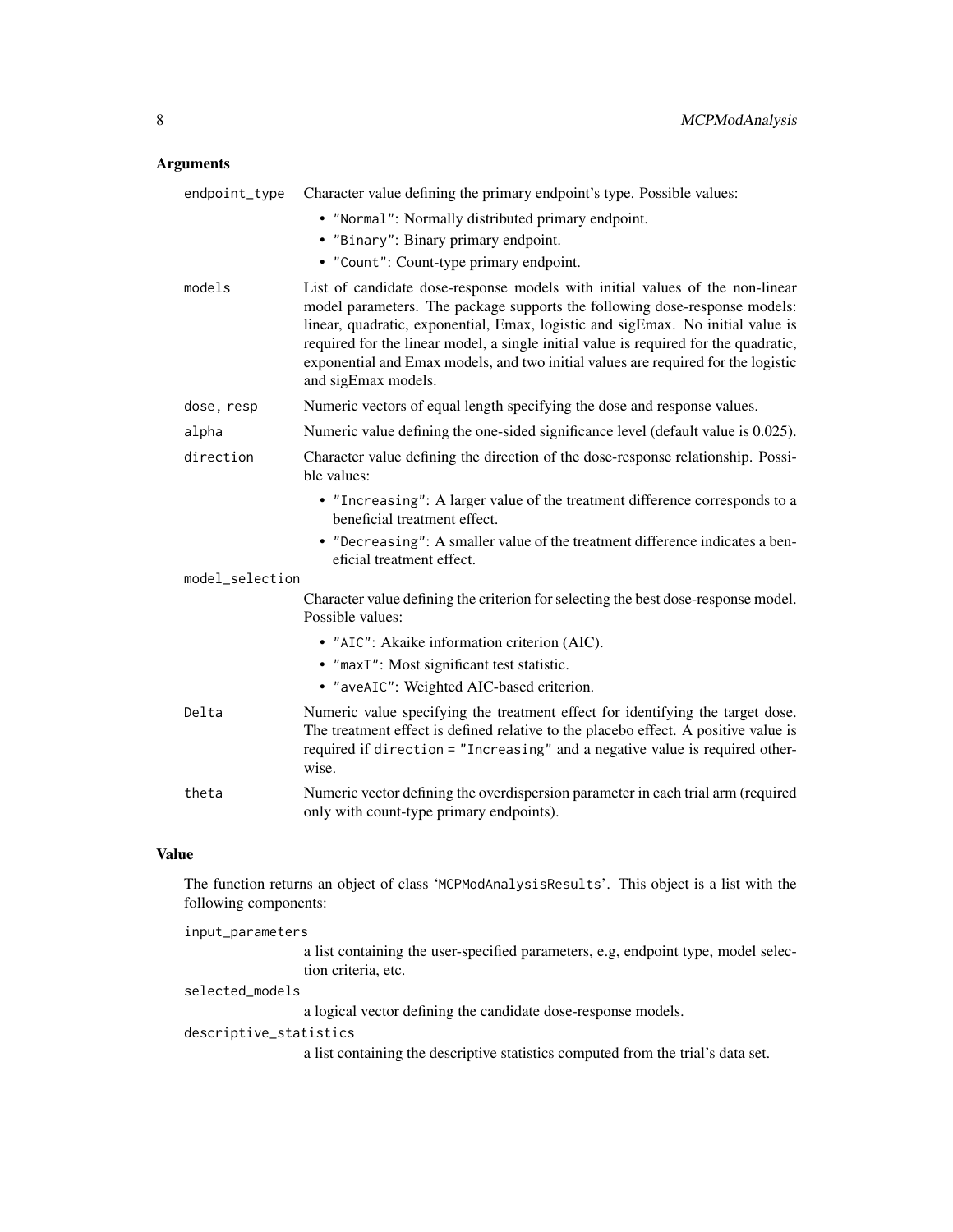<span id="page-8-0"></span>

| a list containing the contrast evaluation results for the candidate dose-response<br>models, e.g., the model-specific optimal dose-response contrasts and contrast<br>correlation matrix.<br>mcp_results<br>models, e.g., the model-specific test statistics and adjusted p-values.<br>a list containing the modeling results for the candidate dose-response models,<br>mod_results<br>e.g., estimated model parameters, target dose estimate. | contrast_results |                                                                                       |
|-------------------------------------------------------------------------------------------------------------------------------------------------------------------------------------------------------------------------------------------------------------------------------------------------------------------------------------------------------------------------------------------------------------------------------------------------|------------------|---------------------------------------------------------------------------------------|
|                                                                                                                                                                                                                                                                                                                                                                                                                                                 |                  |                                                                                       |
|                                                                                                                                                                                                                                                                                                                                                                                                                                                 |                  | a list containing the multiplicity adjustment results for the candidate dose-response |
|                                                                                                                                                                                                                                                                                                                                                                                                                                                 |                  |                                                                                       |

A detailed summary of the MCPMod analysis results can be generated using the AnalysisReport function.

#### Author(s)

Alex Dmitrienko <admitrienko@medianainc.com>

#### See Also

[MCPModSimulation](#page-9-1)

## Examples

```
# MCPMod-based analysis of a dose-finding trial with a binary endpoint
# Endpoint type
endpoint_type = "Binary"
# Select the candidate dose-response models and initial values
# of the non-linear model parameters (linear, quadratic, exponential,
# emax, logistic and sigemax)
models = list(linear = NA,
              quadratic = -0.5,
              exponential = 0.3,
              emax = 0.3,
              logistic = c(0.5, 0.1),
              sigemax = c(0.5, 5))
# One-sided Type I error rate
alpha = 0.025# Direction of the dose-response relationship
direction = "increasing"
# Model selection criterion
model_selection = "AIC"
# The treatment effect for identifying the target dose
# (this effect is defined relative to the placebo effect)
Delta = 0.3# Perform an MCPMod-based analysis of the trial's data
```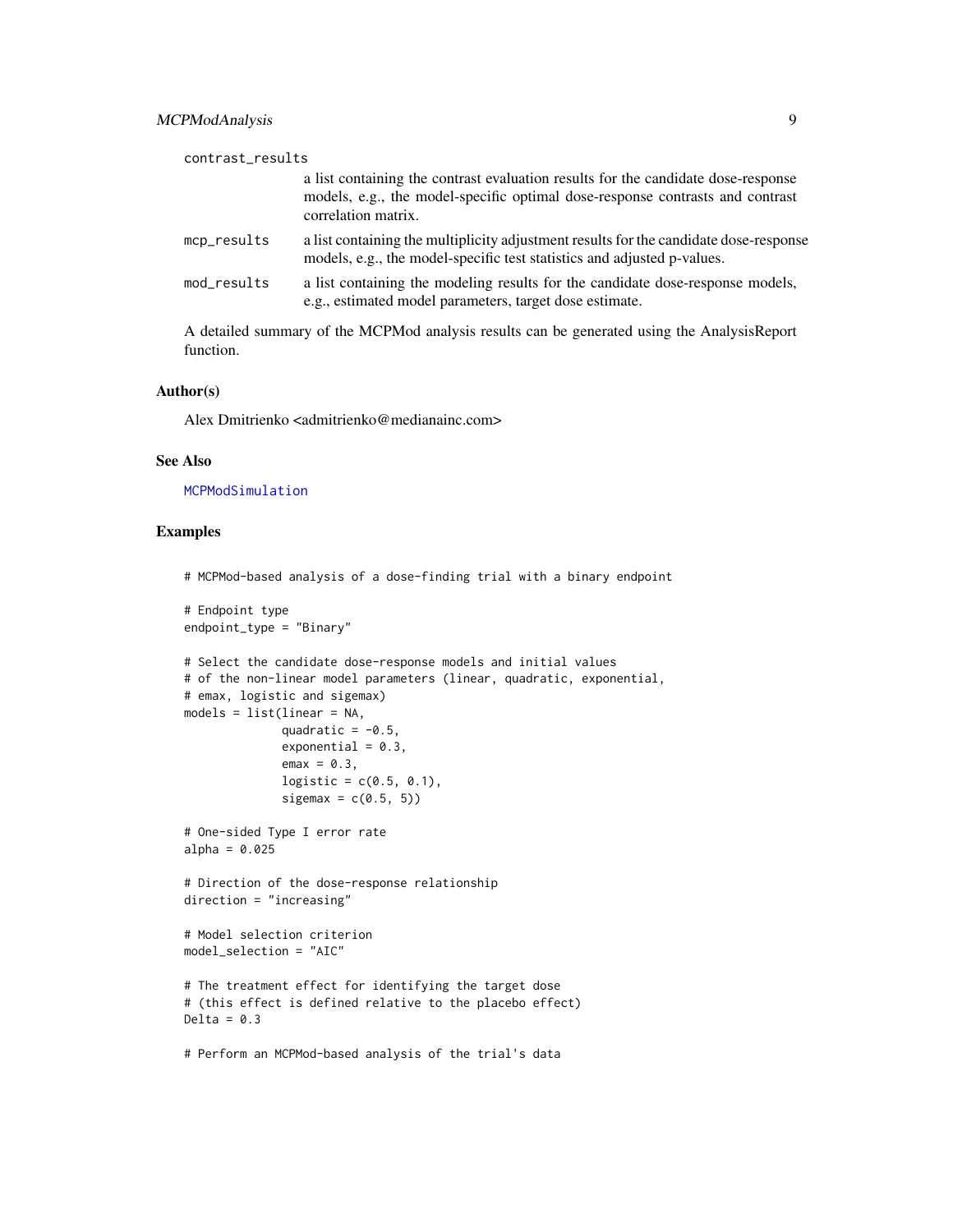```
# The data set binary is included in the package
results = MCPModAnalysis(endpoint_type = endpoint_type,
                    models = models,
                     dose = binary$dose,
                     resp = binary$resp,
                     alpha = alpha,
                     direction = direction,
                     model_selection = model_selection,
                     Delta = Delta)
# Simple summary of the MCPMod analysis results
results
# Detailed summary of the MCPMod analysis results (remove tempfile)
AnalysisReport(results,
  "MCPMod analysis summary (Binary endpoint)",
 tempfile("MCPMod analysis summary (Binary endpoint).docx", fileext=".docx"))
```
<span id="page-9-1"></span>MCPModSimulation *MCPMod-based simulation of dose-finding trial designs*

#### Description

This function implements the simulation-based analysis of dose-finding clinical trials with normally distributed, binary and count endpoints using the MCPMod methodology. For more information, see the technical manual in the package's doc folder.

#### Usage

```
MCPModSimulation(endpoint_type, models, alpha, direction,
                 model_selection, Delta, theta, sim_models, sim_parameters)
```
#### Arguments

| endpoint_type | Character value defining the primary endpoint's type. Possible values:                                                                                                                                                                                                                                                                                                                                                                            |
|---------------|---------------------------------------------------------------------------------------------------------------------------------------------------------------------------------------------------------------------------------------------------------------------------------------------------------------------------------------------------------------------------------------------------------------------------------------------------|
|               | • "Normal": Normally distributed primary endpoint.<br>• "Binary": Binary primary endpoint.<br>• "Count": Count-type primary endpoint.                                                                                                                                                                                                                                                                                                             |
| models        | List of candidate dose-response models with initial values of the non-linear<br>model parameters. The package supports the following dose-response models:<br>linear, quadratic, exponential, emax, logistic and sigemax. No initial value is<br>required for the linear model, a single initial value is required for the quadratic,<br>exponential and Emax models, and two initial values are required for the logistic<br>and sigEmax models. |
| alpha         | Numeric value defining the one-sided significance level (default value is 0.025).                                                                                                                                                                                                                                                                                                                                                                 |

<span id="page-9-0"></span>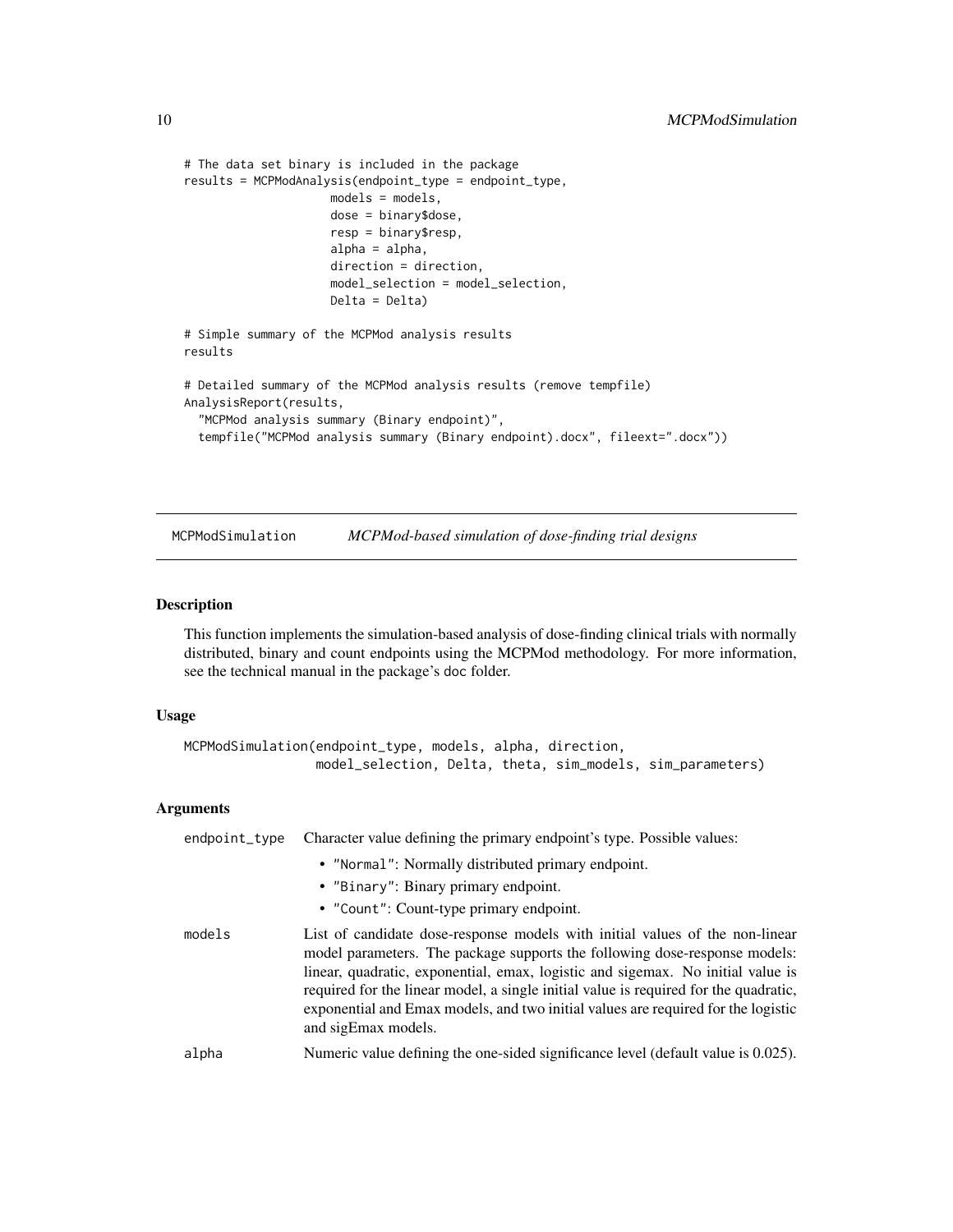| direction       | Character value defining the direction of the dose-response relationship. Possi-<br>ble values:                                                                                                                                                                                                                                                                                                                                                                                                                                                                                                                                                                                                                                                                  |
|-----------------|------------------------------------------------------------------------------------------------------------------------------------------------------------------------------------------------------------------------------------------------------------------------------------------------------------------------------------------------------------------------------------------------------------------------------------------------------------------------------------------------------------------------------------------------------------------------------------------------------------------------------------------------------------------------------------------------------------------------------------------------------------------|
|                 | • "Increasing": A larger value of the treatment difference corresponds to a<br>beneficial treatment effect.                                                                                                                                                                                                                                                                                                                                                                                                                                                                                                                                                                                                                                                      |
|                 | • "Decreasing": A smaller value of the treatment difference indicates a ben-<br>eficial treatment effect.                                                                                                                                                                                                                                                                                                                                                                                                                                                                                                                                                                                                                                                        |
| model_selection |                                                                                                                                                                                                                                                                                                                                                                                                                                                                                                                                                                                                                                                                                                                                                                  |
|                 | Character value defining the criterion for selecting the best dose-response model.<br>Possible values:                                                                                                                                                                                                                                                                                                                                                                                                                                                                                                                                                                                                                                                           |
|                 | · "AIC": Akaike information criterion (AIC).                                                                                                                                                                                                                                                                                                                                                                                                                                                                                                                                                                                                                                                                                                                     |
|                 | • "maxT": Most significant test statistic.                                                                                                                                                                                                                                                                                                                                                                                                                                                                                                                                                                                                                                                                                                                       |
|                 | • "aveAIC": Weighted AIC-based criterion.                                                                                                                                                                                                                                                                                                                                                                                                                                                                                                                                                                                                                                                                                                                        |
| Delta           | Numeric value specifying the treatment effect for identifying the target dose.<br>The treatment effect is defined relative to the placebo effect. A positive value is<br>required if direction = "Increasing" and a negative value is required other-<br>wise.                                                                                                                                                                                                                                                                                                                                                                                                                                                                                                   |
| theta           | Numeric vector defining the overdispersion parameter in each trial arm (required<br>only with count-type primary endpoints).                                                                                                                                                                                                                                                                                                                                                                                                                                                                                                                                                                                                                                     |
| sim_models      | List defining the assumed dose-response model and initial values of the non-<br>linear parameters in the simulated trial. The package supports the following<br>dose-response models: linear, quadratic, exponential, Emax, logistic and sigE-<br>max. No initial value is required for the linear model, a single initial value is<br>required for the quadratic, exponential and Emax models, and two initial values<br>are required for the logistic and sigEmax models. The following components<br>are required:                                                                                                                                                                                                                                            |
|                 | • "placebo_effect": Numeric value defining the placebo effect in the as-<br>sumed dose-response model.<br>. "max_effect": Numeric vector defining the effects at the maximum dose<br>in the assumed dose-response model. These effects are defined relative to<br>the placebo effect. Positive values are required if<br>direction = "Increasing" and negative values are required otherwise.<br>• "sd": Numeric vector defining the standard deviations of the response vari-<br>able in each trial arm (required for normally distributed endpoints).                                                                                                                                                                                                          |
|                 | sim_parameters List defining the design and simulation parameters in the simulated trial. The<br>following components are required:                                                                                                                                                                                                                                                                                                                                                                                                                                                                                                                                                                                                                              |
|                 | • "n": Integer vector defining the number of patients in each trial arm.<br>• "doses": Numeric vector defining the dose levels in each trial arm.<br>• "dropout_rate": Numeric value defining the dropout rate in the simulated<br>trial (between $0$ and $1$ ).<br>• "nsims": Integer value defining the number of simulation runs.<br>• "go_threshold": Numeric value specifying the threshold for computing<br>go probabilities, i.e., probabilities that the maximum effect for the best<br>dose-response model corresponding to a significant contrast exceeds a pre-<br>defined value. The threshold is defined relative to the placebo effect. A<br>positive value is required if direction = "Increasing" and a negative<br>value is required otherwise. |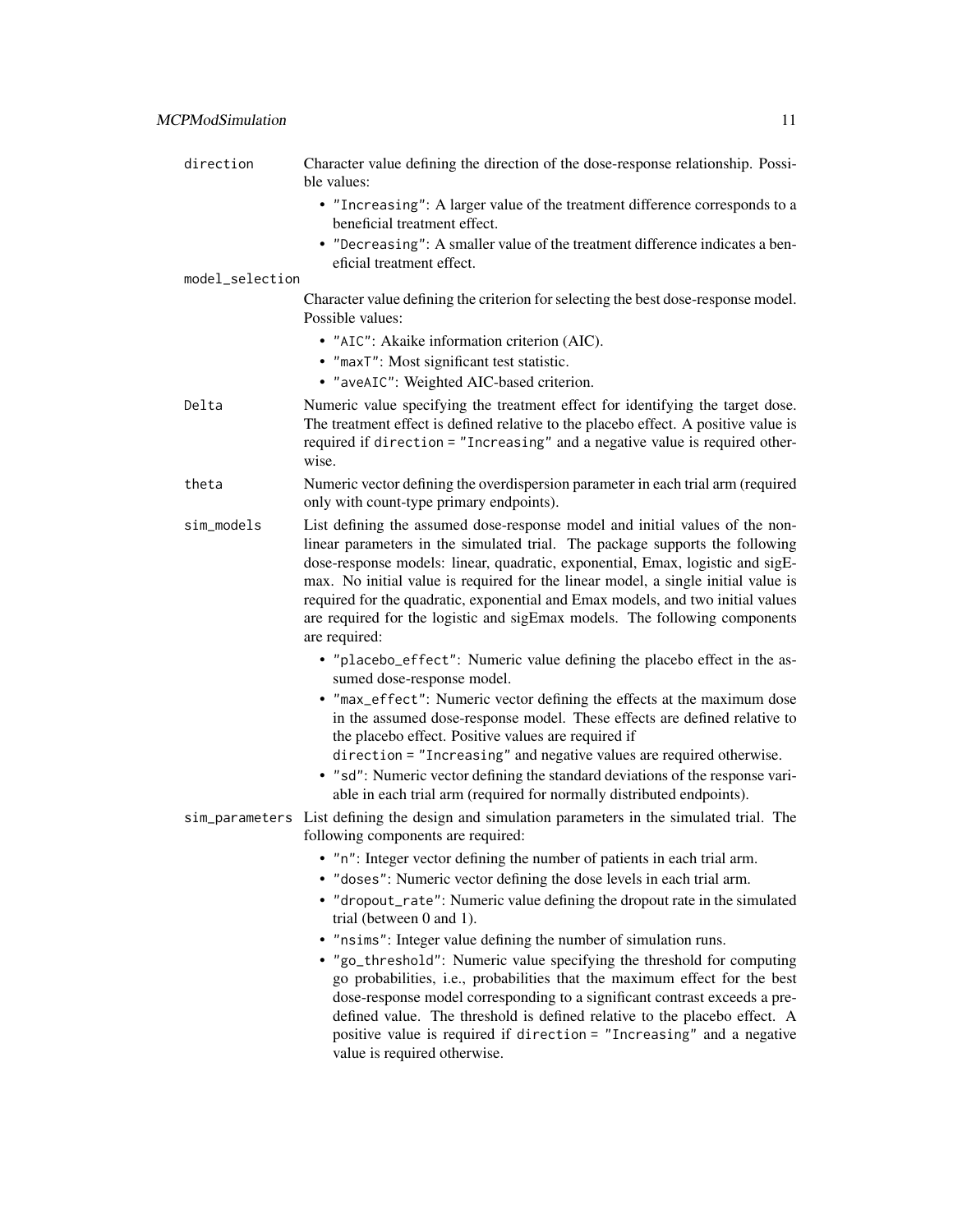## <span id="page-11-0"></span>Value

The function returns an object of class 'MCPModSimulationResults'. This object is a list with the following components:

input\_parameters

a list containing the user-specified parameters, e.g, endpoint type, model selection criteria, etc.

selected\_models

a logical vector defining the candidate dose-response models.

sim\_results a list containing the simulation results based on the assumed dose-response model, e.g., power, target dose estimates, etc.

A detailed summary of the simulation results can be generated using the SimulationReport function.

#### Author(s)

Alex Dmitrienko <admitrienko@medianainc.com>

#### See Also

[MCPModAnalysis](#page-6-1)

#### Examples

# Simulation-based evaluation of dose-finding trials with a count endpoint

```
# Endpoint type
endpoint_type = "Count"
# Select the candidate dose-response models and initial values
# of the non-linear model parameters (linear, quadratic, exponential,
# emax, logistic and sigemax)
models = list(linear = NA,
              quadratic = -0.5,
              exponential = 0.3,
              emax = 0.3,
             logistic = c(0.5, 0.1),sigemax = c(0.5, 5)# One-sided Type I error rate
alpha = 0.025# Direction of the dose-response relationship
direction = "increasing"
# Model selection criterion
model_selection = "AIC"
# The treatment effect for identifying the target dose
# (this effect is defined relative to the placebo effect)
```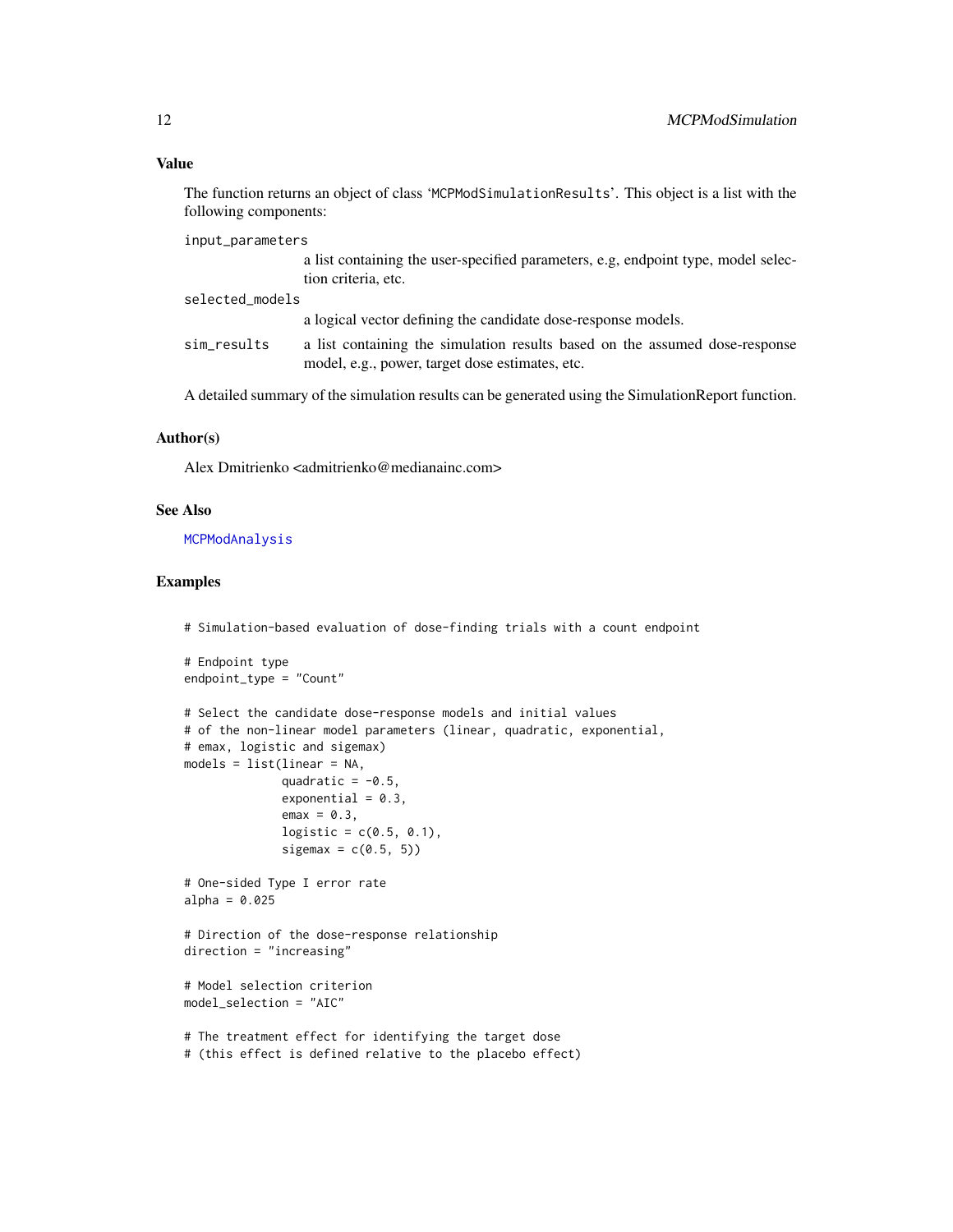#### <span id="page-12-0"></span>normal and the contract of the contract of the contract of the contract of the contract of the contract of the contract of the contract of the contract of the contract of the contract of the contract of the contract of the

```
Delta = 2# Vector of overdispersion parameters
theta = c(2, 2, 2, 2, 2)# Select the assumed dose-response model and values of the non-linear model parameters
sim\_models = list(emax = 1,placebo_effect = 3,
                  max_{-}effect = seq(from = 0, to = 3, by = 1)# Simulation parameters
# (go threshold is defined relative to the placebo effect)
sim\_parameters = list(n = c(50, 50, 50, 50, 50),
                      doses = c(0, 0.05, 0.2, 0.6, 1),
                      droput_rate = 0.05,
                      nsims = 1000,
                      go_threshold = 2)
# Perform an MCPMod-based simulation
results = MCPModSimulation(endpoint_type = endpoint_type,
                           models = models,
                           alpha = alpha,
                           direction = direction,
                           model_selection = model_selection,
                           Delta = Delta,
                           theta = theta,
                           sim_models = sim_models,
                           sim_parameters = sim_parameters)
# Simple summary of the MCPMod simulation results
results
# Detailed summary of the MCPMod simulation results (remove tempfile)
SimulationReport(results,
  "MCPMod simulation summary (Count endpoint)",
 tempfile("MCPMod simulation summary (Count endpoint).docx", fileext=".docx"))
```
<span id="page-12-1"></span>normal *Example data set with a continuous endpoint*

#### Description

Example data set based on a trial with a continuous (normally distributed) primary endpoint.

#### Usage

data(normal)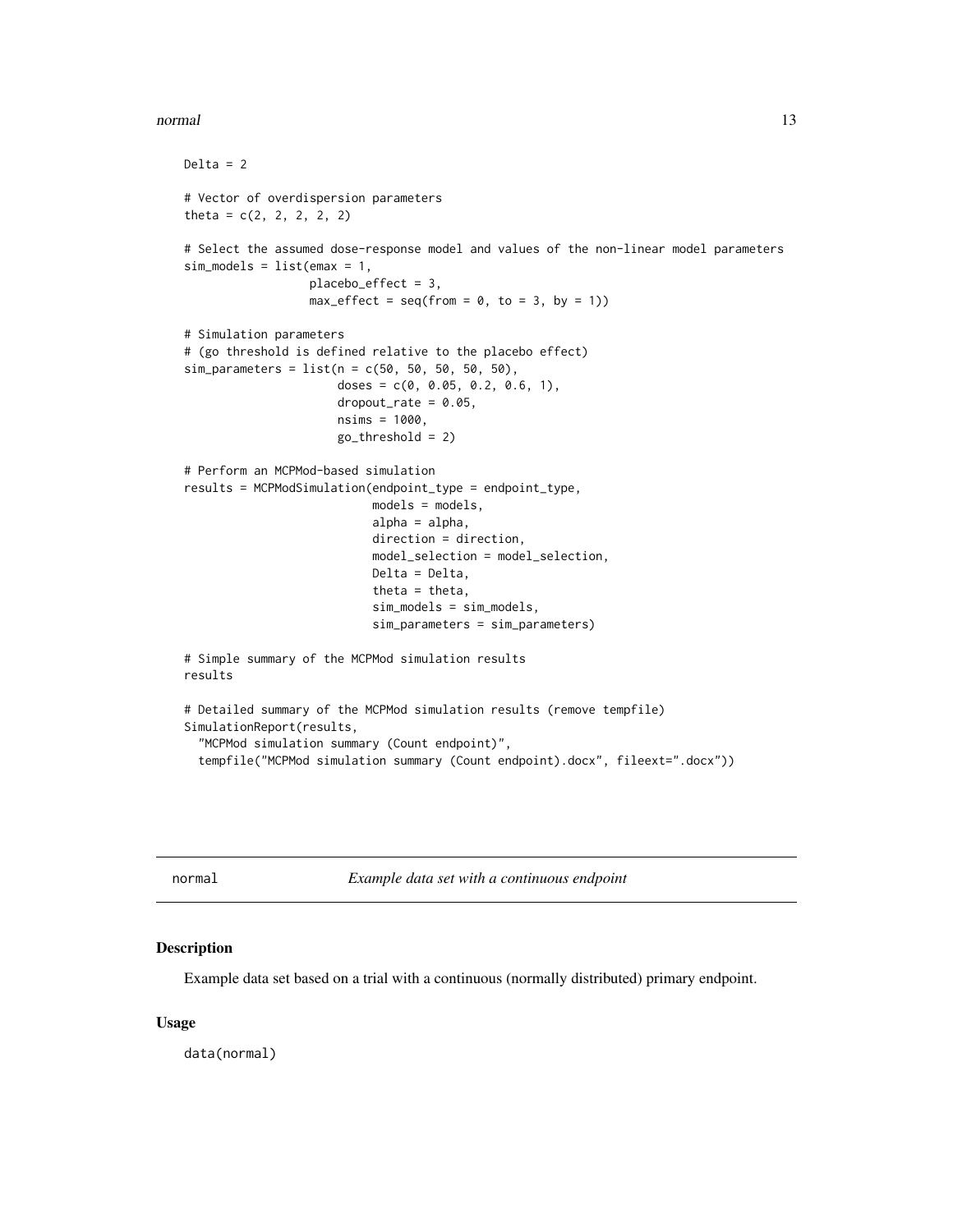#### Format

A data set with 100 observations and 2 variables:

dose Dose level (0 g, 0.05 g, 0.2 g, 0.6 g and 1 g).

resp Continuous outcome variable. A higher value of this variable indicates a beneficial outcome.

<span id="page-13-2"></span>

| SimulationApp | Creation of a Shiny-based interface to perform an MCPMod-based |
|---------------|----------------------------------------------------------------|
|               | simulation of dose-finding trial designs                       |

## Description

This function creates a Shiny-based graphical user interface to perform a simulation-based evaluation of dose-finding trial designs using MCPMod.

## Usage

SimulationApp()

#### Author(s)

Alex Dmitrienko <admitrienko@medianainc.com>

## See Also

[MCPModSimulation](#page-9-1), [SimulationReport](#page-13-1)

<span id="page-13-1"></span>SimulationReport *Generation of a Word-based summary of MCPMod simulation results*

## Description

This function creates a detailed summary of MCPMod simulation results in a Microsoft Word format.

#### Usage

```
SimulationReport(results, report_title, report_filename)
```
## Arguments

| results         | Object of class 'MCPModSimulationResults' created by the MCPModSimulation<br>function.                   |
|-----------------|----------------------------------------------------------------------------------------------------------|
| report_title    | Character value defining the report's title.                                                             |
| report_filename |                                                                                                          |
|                 | Character value defining the report's filename. The report is saved in the current<br>working directory. |

<span id="page-13-0"></span>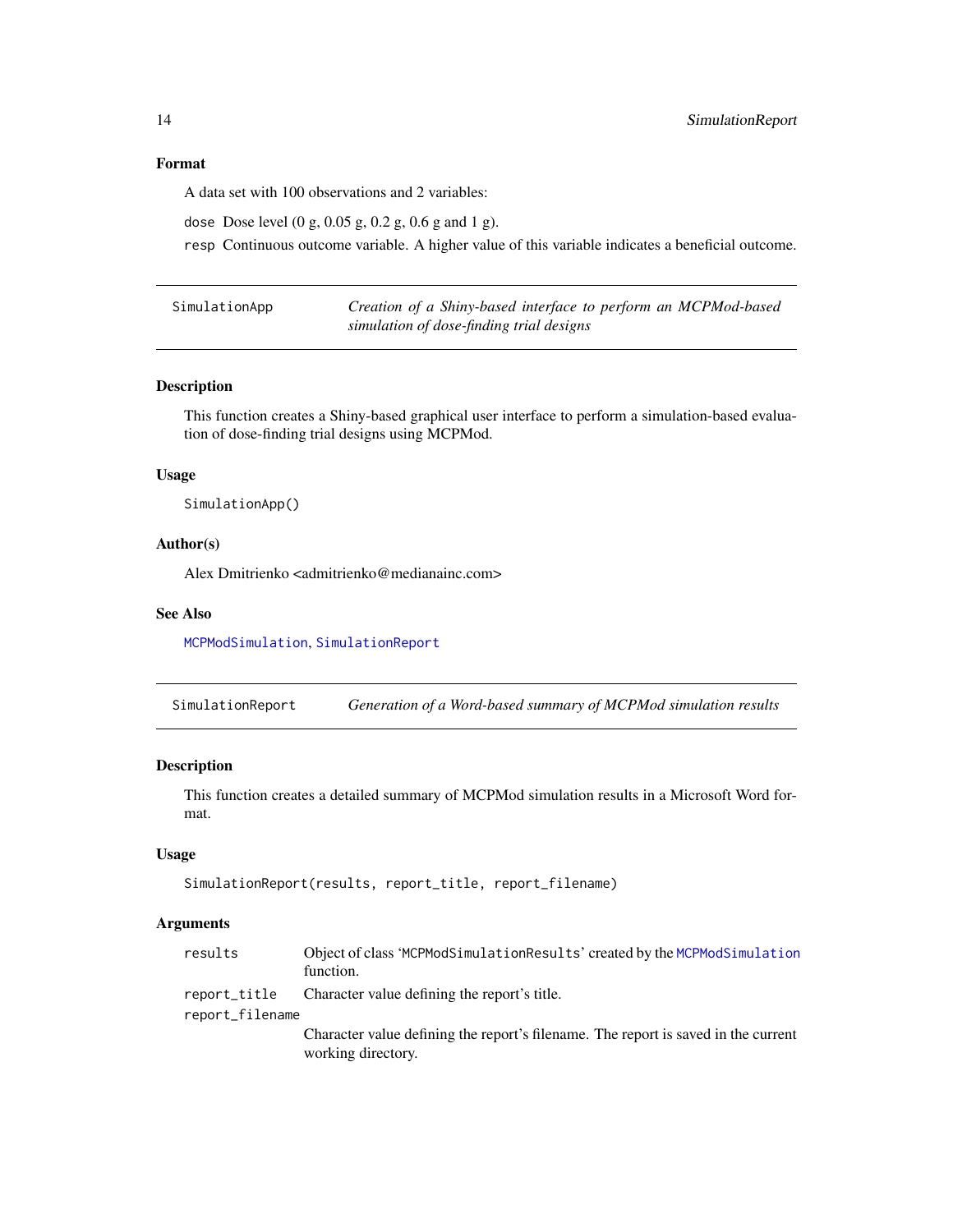## <span id="page-14-0"></span>SimulationReport 15

#### Author(s)

Alex Dmitrienko <admitrienko@medianainc.com>

#### See Also

[MCPModSimulation](#page-9-1), [AnalysisReport](#page-4-1)

## Examples

```
# Endpoint type
endpoint_type = "Binary"
# Select the candidate dose-response models and initial values
# of the non-linear model parameters (linear, quadratic, exponential,
# emax, logistic and sigemax)
models = list(linear = NA,
              quadratic = -0.5,
              exponential = 0.3,
              emax = 0.3,
              logistic = c(0.5, 0.1),
              sigemax = c(0.5, 5))
# One-sided Type I error rate
alpha = 0.025# Direction of the dose-response relationship
direction = "increasing"
# Model selection criterion
model_selection = "AIC"
# The treatment effect for identifying the target dose
# (this effect is defined relative to the placebo effect)
Delta = 0.3# Select the assumed dose-response model and values of the non-linear model parameters
sim_models = list(linear = NA,
                  placebo_effect = 0.2,
                  max_{\text{eff}} = seq(from = 0, to = 0.5, by = 0.1))
# Simulation parameters
sim\_parameters = list(n = rep(40, 5),doses = c(0, 0.05, 0.2, 0.6, 1),
                      dropout_rate = 0.05,
                      nsims = 1000,
                      go_{th}reshold = 0.3)
# Perform an MCPMod-based simulation
results = MCPModSimulation(endpoint_type = endpoint_type,
```
# Simulation-based evaluation of dose-finding trials with a binary endpoint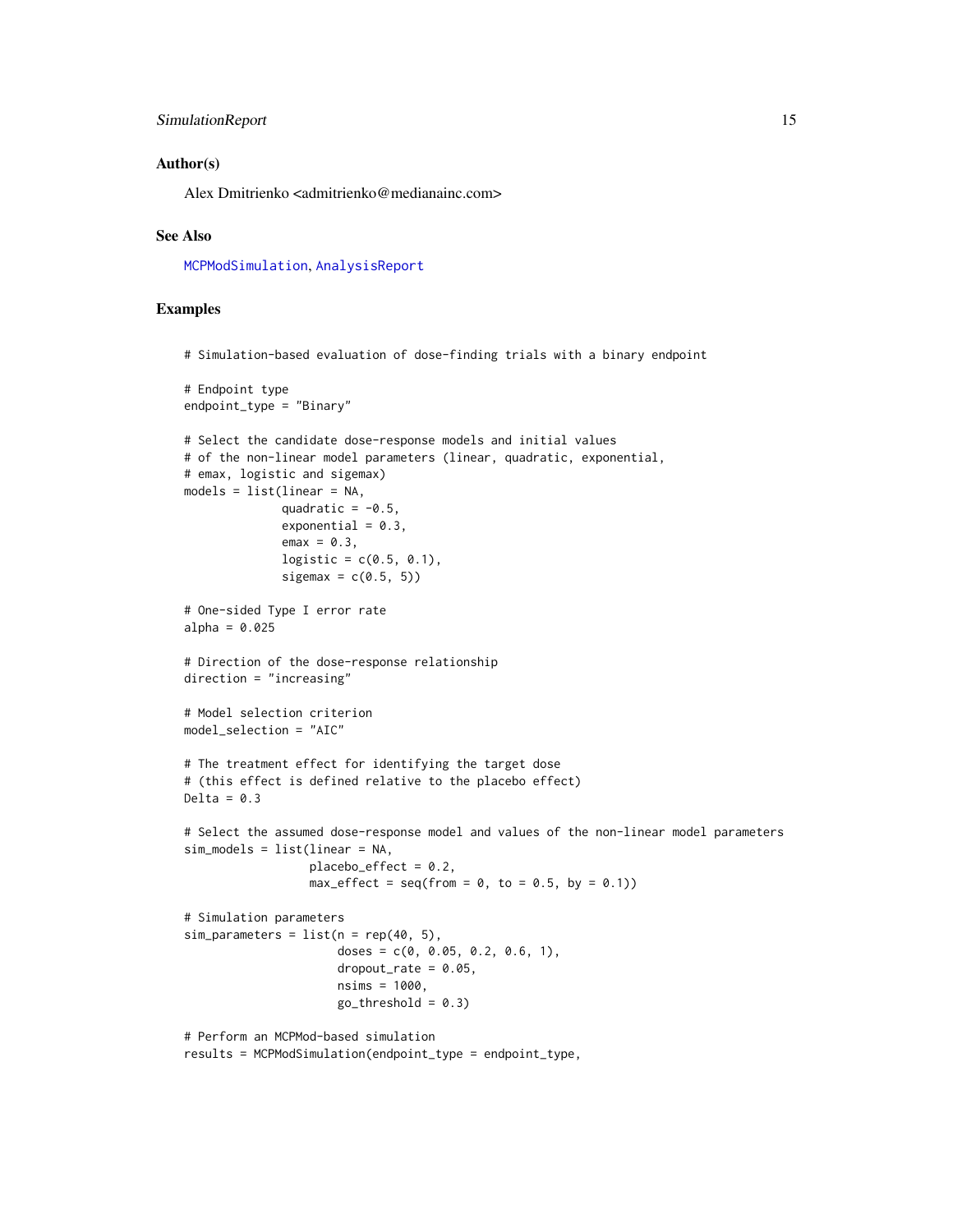```
models = models,
                           alpha = alpha,
                           direction = direction,
                           model_selection = model_selection,
                           Delta = Delta,
                           sim_models = sim_models,
                           sim_parameters = sim_parameters)
# Simple summary of the MCPMod simulation results
```

```
# Detailed summary of the MCPMod simulation results (remove tempfile)
SimulationReport(results,
  "MCPMod simulation summary (Binary endpoint)",
```

```
tempfile("MCPMod simulation summary (Binary endpoint).docx", fileext=".docx"))
```
results